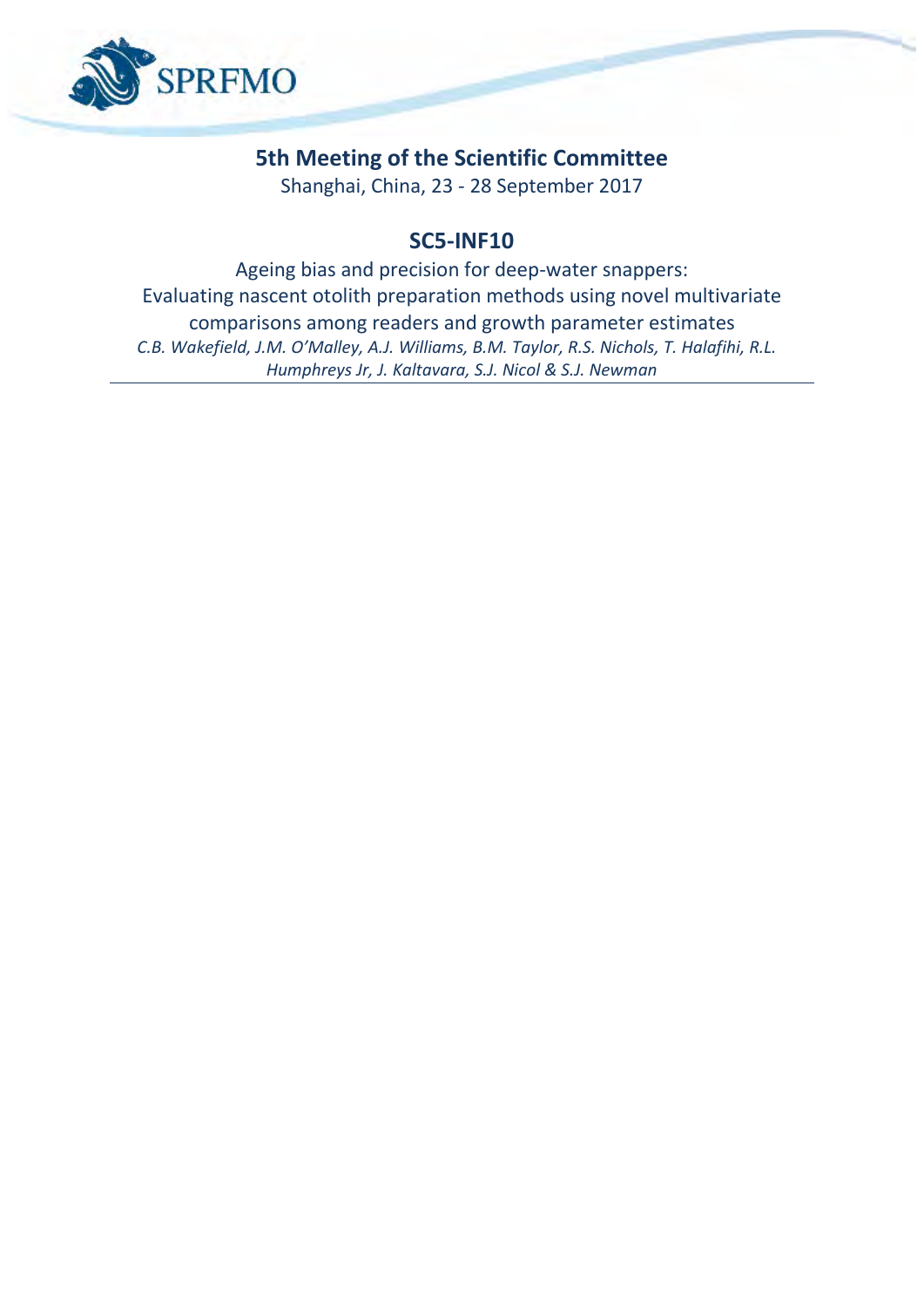

See discussions, stats, and author profiles for this publication at: https://www.researchgate.net/publication/308840159

## Ageing bias and precision for deep-water snappers: evaluating nascent otolith preparation methods using novel multivariate...

#### Article *in* ICES Journal of Marine Science · October 2016

DOI: 10.1093/icesjms/fsw162

| <b>CITATIONS</b><br>0  |                                                                                                                         | <b>READS</b><br>40 |                                                                                                                   |
|------------------------|-------------------------------------------------------------------------------------------------------------------------|--------------------|-------------------------------------------------------------------------------------------------------------------|
| 10 authors, including: |                                                                                                                         |                    |                                                                                                                   |
|                        | Corey B. Wakefield<br>Department of Fisheries, Western Australia<br>44 PUBLICATIONS 348 CITATIONS<br><b>SEE PROFILE</b> |                    | Ashley J. Williams<br><b>Australian Government</b><br>100 PUBLICATIONS 1,394 CITATIONS<br><b>SEE PROFILE</b>      |
|                        | <b>Brett Taylor</b><br>Pacific Islands Fisheries Science Center<br>29 PUBLICATIONS 190 CITATIONS<br><b>SEE PROFILE</b>  |                    | <b>Stephen John Newman</b><br><b>Fisheries Division</b><br>149 PUBLICATIONS 2,208 CITATIONS<br><b>SEE PROFILE</b> |

#### Some of the authors of this publication are also working on these related projects:



All content following this page was uploaded by Corey B. Wakefield on 14 March 2017.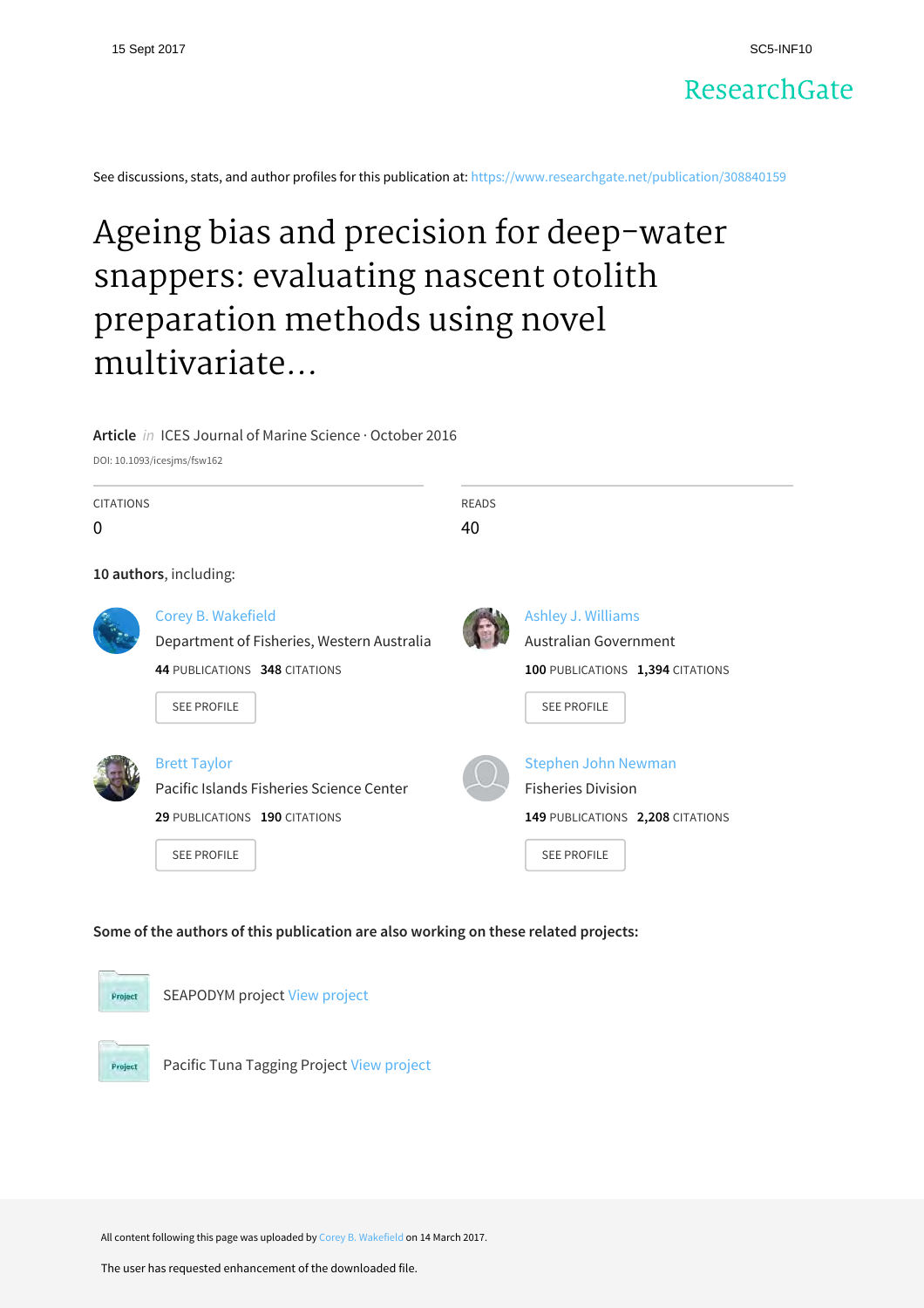# 15 Sept 2017 SC5-INF10 **Marine Science**



ICES Journal of Marine Science (2017), 74(1), 193–203. doi:10.1093/icesjms/fsw162

## Original Article

## Ageing bias and precision for deep-water snappers: evaluating nascent otolith preparation methods using novel multivariate comparisons among readers and growth parameter estimates

Corey B. Wakefield,  $1.2.*$  Joseph M. O'Malley, $3$  Ashley J. Williams,  $4.5$  Brett M. Taylor,  $6$ Ryan S. Nichols,<sup>3</sup> Tuikolongahau Halafihi,<sup>7</sup> Robert L. Humphreys, Jr,<sup>3</sup> Jeremie Kaltavara,<sup>8</sup> Simon J. Nicol,  $4,9$  and Stephen J. Newman<sup>1,2</sup>

<sup>1</sup>Department of Fisheries, Government of Western Australia, Western Australian Fisheries and Marine Research Laboratories, PO Box 20, North Beach, WA 6920, Australia

 $^2$ Department of Environment and Agriculture, Curtin University, GPO Box U1987, Perth, WA 6845, Australia

<sup>3</sup>NOAA Fisheries, Pacific Islands Fisheries Science Center, 1845 Wasp Boulevard, Building 176, Honolulu, Hawaii 96818, USA

<sup>4</sup>Oceanic Fisheries Programme, Pacific Community (SPC), BP D5, 98848 Noumea CEDEX, New Caledonia

<sup>5</sup>Centre for Sustainable Tropical Fisheries and Aquaculture, College of Marine and Environmental Sciences, James Cook University, Townsville, Qld, Australia

<sup>6</sup>Joint Institute for Marine and Atmospheric Research, University of Hawaii at Manoa, Honolulu, Hawaii 96822, USA

 $^7$ Ministry of Agriculture and Food, Forests and Fisheries, Nuku'alofa, PO Box 871, Kingdom of Tonga

 $^8$ Vanuatu Fisheries Department, Ministry of Agriculture, Livestock, Forestry, Fisheries and Biosecurity, Port Vila PMB 9045, Vanuatu

<sup>9</sup>Institute for Applied Ecology, University of Canberra, Australian Capital Territory 2602, Australia

\*Corresponding author. Tel: +61 (08) 9203 0111; Fax: +61 (08) 9203 0199; e-mail: [corey.wakefield@fish.wa.gov.au](mailto:corey.wakefield@fish.wa.gov.au)

Wakefield, C. B., O'Malley J. M., Williams, A. J., Taylor B., Nichols, R., Halafihi, T., Humphreys, R. L., Jr, Kaltavara, J., Nicol, S. J., and Newman S. J. Ageing bias and precision for deep-water snappers: evaluating nascent otolith preparation methods using novel multivariate comparisons among readers and growth parameter estimates. – ICES Journal of Marine Science, 74: 193–203.

Received 15 February 2016; revised 10 August 2016; accepted 17 August 2016; advance access publication 2 October 2016.

Tropical deep-water snappers (Etelinae) support valuable fisheries across the Indo-Pacific, with stock assessments reliant on age-based information in the absence of reliable catch and effort statistics. These long-lived species have been considered notoriously difficult to age. However, nascent developments in ageing protocols, particularly thinner transverse sections of otoliths (~180-200 µm), are providing improvements in growth zone clarity, interpretation and repeatability of annuli counts. At a recent international workshop, thin sectioned otoliths from three deep-water snappers were read under reflected light by eight fisheries scientists from across the Indo-Pacific, with various levels of fish-ageing experience. Precision and bias were assessed using traditional ageing precision metrics (index of average percent error, IAPE; and coefficient of variation, CV), and a novel approach using multivariate analyses (metric multidimensional scaling, mMDS) based on Euclidean dissimilarity among readers' counts and subsequent von Bertalanffy (vB) growth parameter estimates. Annuli counts between the primary reader and all other readers were within two for 80% of estimates, with uniform variation across a wide age range for Etelis carbunculus (intraclass correlation coefficient (ICC) = 0.924, n = 20, 3-25 annuli) and Etelis sp. (ICC = 0.933, n = 15, 2-27 annuli). In contrast, annuli counts for Pristipomoides filamentosus ( $n = 14$ , 4–49) were less precise (i.e. ICC = 0.835, 66% of counts within two of primary reader) with a bias toward greater variation in younger, pre-maturational life stages ( $\leq$ 5 annuli). Traditionally accepted ageing precision (IAPE  $\leq$  5.5%,  $CV \le 7.6%$ ) was achieved for each species, but was commensurate with reader experience. The multivariate mMDS ordination was more informative in identifying both distance (i.e. dissimilarity) and direction (i.e. form) of variations in annuli counts and vB growth parameter estimates among readers. The acceptable level of ageing precision and bias achieved among most readers indicated that deep-water snappers can be aged precisely when appropriate otolith preparation methods are used. This study contributes towards ageing protocols that can be used

V<sup>C</sup> International Council for the Exploration of the Sea 2016. All rights reserved. For Permissions, please email: journals.permissions@oup.com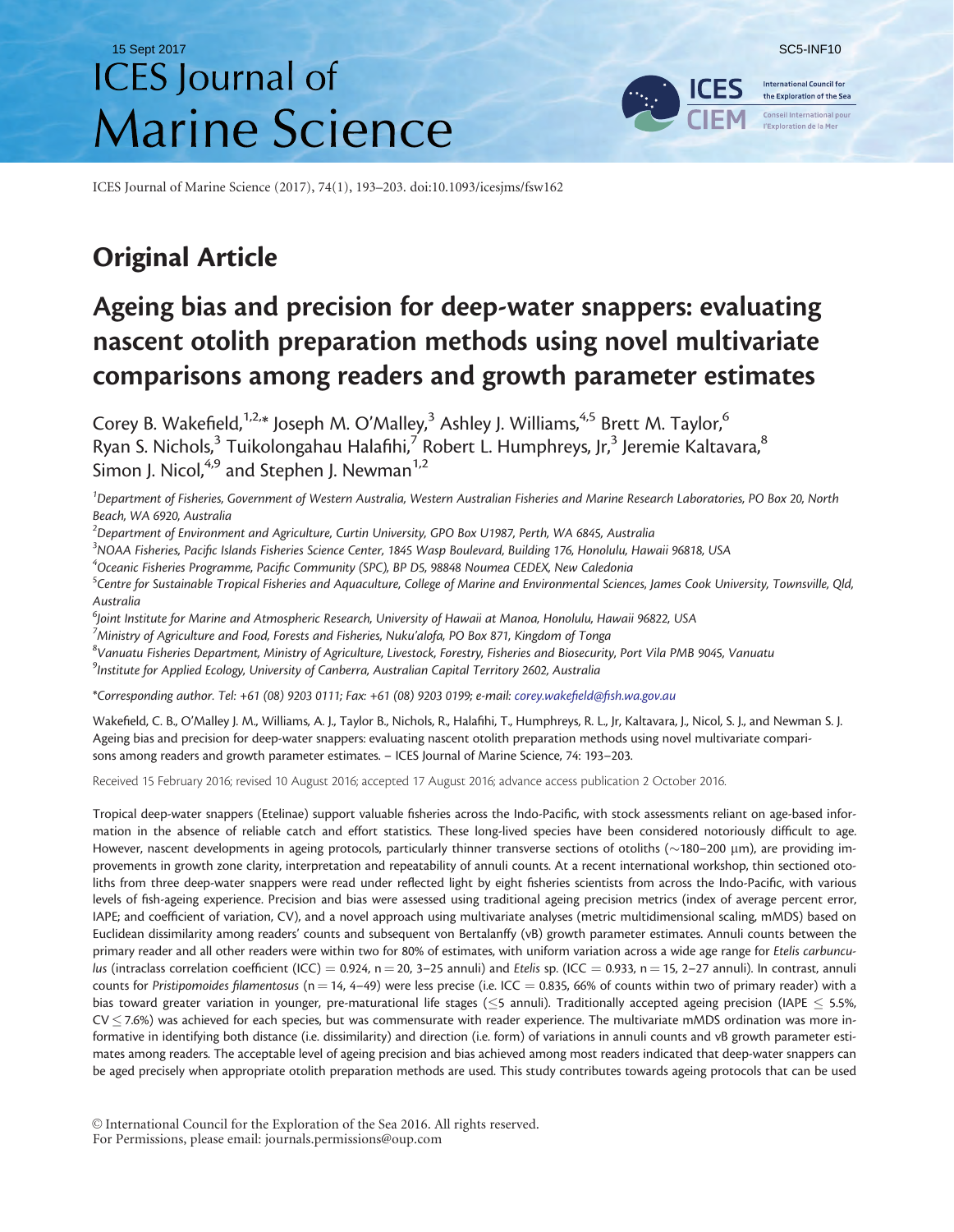to (i) interrogate bias and precision of age data for stock assessments, and (ii) standardise comparisons of age-based life history characteristics across a species range.

Keywords: Lutjanidae, Etelinae, thin transverse sections, sagittal, opaque zone counts, fish ageing error

#### Introduction

Transverse sections of sagittal otoliths are one of the most reliable means for obtaining age estimates of teleosts based on counts of annually formed translucent and opaque growth zones (herein referred to as annuli, [Beamish and McFarlane, 1987;](#page-10-0) [Secor](#page-11-0) et al., [1995;](#page-11-0) [Campana, 2001](#page-11-0); [Maceina](#page-11-0) et al., 2007). Although the methods for otolith section preparation may vary between species and/ or laboratories, they generally involve similar principles of transverse division through the primordium to a predetermined thickness to achieve acceptable growth zone clarity and consistent counts among reads and/or readers. Variations in repeated annuli counts are used to determine the extent of ageing precision and bias, which refers to differences that are either random or systemic, respectively (see Punt et al.[, 2008\)](#page-11-0). Ageing precision and bias are traditionally measured using metrics of error ([Beamish](#page-10-0) [and Fournier, 1981](#page-10-0); [Chang, 1982\)](#page-11-0), symmetry ([McNemar, 1947](#page-11-0); [Bowker, 1948;](#page-11-0) [Evans and Hoenig, 1998;](#page-11-0) [McBride, 2015\)](#page-11-0), or visually assessed based on univariate comparisons in age-bias scatter plots or tables ([Campana](#page-11-0) et al., 1995). Studies that investigate ageing precision metrics for fish typically gauge estimates against acceptable reference levels of  $\leq 5.5\%$  for the index of average percent error (IAPE) and/or  $\leq 7.6\%$  for the CV ([Campana, 2001](#page-11-0); [Matta and Kimura, 2012\)](#page-11-0). It is unclear how appropriate these reference levels are for species with otolith sections that are relatively difficult to interpret, and thus likely to produce greater variations in annuli counts among reads and/or readers. Additionally, the influence of ageing error on estimates of age-based life history parameters, such as growth, is not well understood.

Although traditional ageing precision metrics (i.e. IAPE and CV) provide a suitable method to assess variability among annuli counts, they provide limited information on the direction and form of variation among counts. Multivariate analysis provides an alternate approach for determining ageing bias and precision by comparing high-dimensional relationships among multiple annuli reads through nonparametric dissimilarity measures calculated between every pairwise comparison. Using this approach, variations in annuli counts can be tested or visually assessed based on the distances and directions of their separation reflecting their level of dissimilarity within a data cloud that is projected into either a two or three dimensional ordination. The dissimilarity values among pairwise comparisons of annuli reads can be preserved, or scaled, to the relative distances between data points within these ordinations through the use of metric scaling. Furthermore, the forms of variation in annuli counts can be diagnosed by overlaying vectors for important variables (e.g. vB growth parameters) based on correlation coefficients to show the strength and direction of their relationships (i.e. trend in higher to lower values) within the data cloud of reads and/or readers within an ordination.

Age-based studies of deep-water tropical Etelinae snappers have demonstrated varied success in interpreting counts of annual growth increments from otolith sections [\(Pilling](#page-11-0) et al., 2000; [Newman and Dunk, 2003;](#page-11-0) [Andrews](#page-10-0) et al., 2012), due mostly to variations in methods for the preparation and/or microscopy of otolith sections. For example, simply using higher magnification (i.e. a compound microscope) to view extremely narrow annuli near the outer margin of otolith sections of Salvelinus namaycush resolved discrepancies between annuli counts and bomb radiocarbon validated ages (see [Campana, 2005\)](#page-11-0). Similarly, recent developments in otolith section preparation and interpretation have improved growth zone clarity and repeatability of annuli counts for many deep-water teleosts [\(Peres and Haimovici, 2004;](#page-11-0) [Stransky](#page-11-0) et al., 2005; [Wakefield](#page-11-0) et al., 2010; [Williams](#page-12-0) et al., 2015). These developments include thinner otolith sections  $(\sim]180-200$ mm, but may be species-specific), quality control for consistent cutting orientation (e.g. transverse sections through the primordium perpendicular to the sulcus acusticus), calibration of sectioning equipment (e.g. micrometer on low-speed saws), rinsing of otolith sections in an acidic solution [\(Gauldie](#page-11-0) et al., 1990) and interpreting growth zones in otoliths relative to life history stages (see [Newman](#page-11-0) et al., 2015). Given these recent advances in otolith preparation and interpretation, there is a need to standardise methods for estimating ages for these species to facilitate comparisons of life history parameters across their typically wide geographic range and to reduce uncertainty in age-based stock assessments.

Deep-water Etelinae snappers account for a large proportion of the catches from deep-water (i.e.  $\sim$ 250–500 m) commercial, recreational, artisanal and subsistence fisheries across the tropical and subtropical waters of the Indo-Pacific region. In most locations, catch and effort statistics from these fisheries are limited, unreliable or absent. Consequently, there have been few quantitative stock assessments for single species, with those that have been assessed relying on good quality age-based data (see [Newman](#page-11-0) et al.[, 2015](#page-11-0)). In general, deep-water fishes are characterised as more inherently vulnerable to exploitation compared with more productive shallow-water species, due to life history traits that suggest lower production potential and resilience (e.g. extended longevity, slow growth, delayed maturity, [Koslow](#page-11-0) et al., 2000; [Wakefield](#page-11-0) et al., 2013a; [Williams](#page-12-0) et al., 2013; [Newman](#page-11-0) et al., [2016\)](#page-11-0). Such life history traits suggest sustainable harvest levels are likely to be relatively low, which emphasises the need for robust age-based monitoring and assessment programs to inform sustainable management and maintain adequate spawning biomass for these stocks. Unfortunately, the lower productivity of deepwater teleost fisheries tends to be correlated with inherently lower economic value, which typically limits the resources available for collecting age-based data. This may be further compounded when these fisheries occur in less-developed countries (e.g. Pacific Island countries) with limited access to fish ageing laboratories.

The use of age data to derive parameter estimates (e.g. mortality, growth, selectivity, age-at-maturity, recruitment) that underpin age-based stock assessment models relies on, among other things, measures of the level of ageing precision and unbiased age data. This study aims to (i) apply a novel technique using a multivariate metric-ordination to annuli counts and growth parameter estimates as an alternate criterion for diagnosing the forms of variation in ageing among multiple readers, and (ii) determine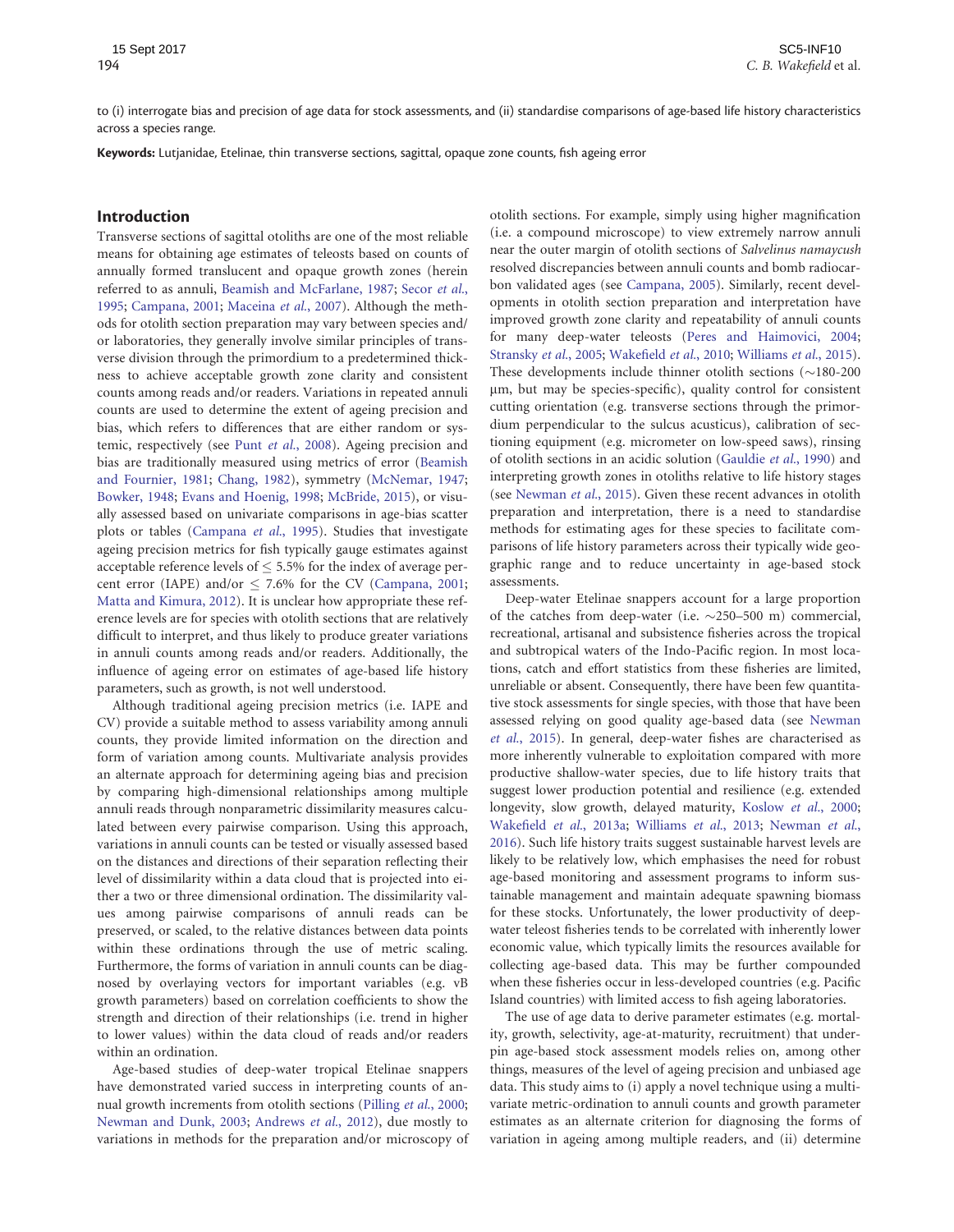whether acceptable levels of ageing precision and bias in annuli counts among multiple readers using traditional and novel methods for comparisons is achievable for deep-water snapper otoliths that are difficult to interpret. Precision and bias in annuli counts were explored for three species of deep-water snappers, i.e. Etelis carbunculus, Etelis sp. and Pristipomoides filamentosus, and examined relative to the different levels of experience among readers in interpreting growth zones in thin sectioned otoliths. The otolith growth zone interpretations and ageing precision protocols for deep-water snappers outlined in this study are not just important for these species, but can provide specific criteria by which agebased analyses can be standardised to facilitate useful comparisons of life histories and fishing mortality estimates from age structures to better inform stock assessments for sustainable fishery management.

#### Methods

#### Reader training, otolith preparation and annuli counts

In May 2015, an international workshop was held to develop standardised methods for estimating life-history parameters for deep-water tropical snappers (see [Newman](#page-11-0) et al., 2015). This workshop brought together fisheries scientists from across the Indo-Pacific region who have responsibilities for monitoring, assessment and management of deep-water tropical fisheries. A primary reader who had extensive experience was identified. Training and discussions on ageing techniques and annuli interpretations of several Etelinae snapper otolith sections ensued among the group for  $\sim$ 2 h. The participants then independently counted growth zones in thin otolith sections ( $\sim$ 180–200  $\mu$ m) without knowledge of the fishes length or date of capture, for three Etelinae snapper species, E. carbunculus ( $n = 20$ , Cuvier 1828), Etelis sp. ( $n = 15$ , see [Andrews](#page-10-0) *et al.*, 2016) and *P. filamen*tosus ( $n = 14$ , Valenciennes 1830). Note that recent taxonomic revision has demonstrated that E. carbunculus is the correct scientific name for the species previously referred to as E. marshi, and that Etelis sp. is used to refer to the species previously referred to as E. carbunculus (e.g. previous nomenclature used in [Wakefield](#page-12-0) et al.[, 2014;](#page-12-0) current nomenclature used in [Andrews](#page-10-0) et al., 2016). Fish samples were collected during scientific surveys or from commercial catches between 1997 and 2013 from either the western central Pacific or eastern Indian Oceans. For each fish, the standard fork length (FL) was measured to the nearest 1 mm and the two sagittal otoliths were removed and stored dry in plastic vials or paper envelopes prior to sectioning. The gonads of each fish were macroscopically identified as either ovaries, testes, or indeterminate (i.e. juveniles).

The collections of thin transverse otolith sections for each species were selected across a wide range of annuli counts and readabilities based on preliminary otolith readings. Otolith sections had been prepared at two separate laboratories following the same methods (i.e. Department of Fisheries, Western Australia and the Pacific Community, New Caledonia), which were consistent with those used in recent age-based studies of deep-water species that produced thin sections to improve annual growth zone clarity and produced an acceptable index of ageing precision (e.g. [Peres and Haimovici, 2004](#page-11-0); [Wakefield](#page-11-0) et al., 2013a,b). The sagittae of each fish were embedded in epoxy resin and sectioned transversely through the primordium in a direction perpendicular to the sulcus acusticus. Prior to sectioning, the micrometer on each low speed saw was calibrated with each diamond tipped blade to improve the consistency in the thickness of otolith sections. Otolith sections were cut thinly at about  $\sim$ 180–200 µm, rinsed in an acidic solution for  $\sim$ 30 s (2% hydrochloric acid, see [Gauldie](#page-11-0) et al., 1990), and mounted on a glass slide with a cover slip using clear casting resin.

Separate microscope stations were set up for each of the three Etelinae snapper species. At each station, images of otolith sections with opaque zones (presumed annuli) denoted were available as a reference guide for each species [\(Figure 1](#page-5-0)). Otolith sections were viewed at  $\sim$ 40–50 $\times$  magnification under reflected light, with the external light sources placed at a very low angle essentially creating a dark-field appearance. Annuli were counted along four reading axes including one each from the primordium to each crista (i.e. inferior and superior) adjacent to the posterior and anterior margins of the sulcus; and from the primordium to both the anterior and posterior outer margins in close proximity to the subcupular meshwork fibre zones. Otolith terminology follows Kailish et al. (1995) and Tuset et al. [\(2008\)](#page-11-0). Annuli counts were cross-referenced among multiple reading axes, with only the most confident annuli count from each reader for each fish used in the subsequent analyses to determine ageing precision and bias among readers and species.

#### Determining ageing precision and bias

Ageing precision was considered to be the repeatability of annuli counts and ageing bias was considered to be any systemic variation in annuli counts among the eight readers for each species. The precision and bias in these counts were assessed visually using univariate age-bias plots and a multivariate mMDS ordination. The intraclass correlation coefficient (ICC) based on a oneway single measure model was used to determine the consistency of annuli counts among the eight readers for each species, where values range between 0-1 and a value of one indicates precise agreement [\(Shrout and Fleiss, 1979](#page-11-0)). Ageing precision was also assessed empirically using a modified form of the IAPE [\(Beamish](#page-10-0) [and Fournier, 1981](#page-10-0)), whereby the error among annuli counts for each fish was expressed as a fraction of the median, rather than a mean, of counts among readers. By comparing individual annuli counts against the group median for each fish, the distribution of IAPEs was maintained and better represented, which improved comparisons of variations in counts among the most and least accurate readers. In addition, the relative IAPEs for each of the eight readers were determined separately for each species and all fish combined by using a restructured form of the equation from [Beamish and Fournier \(1981\).](#page-10-0) This involved changing the summation unit from reader (R), which provides the relative error contribution for each fish, to fish aged (N), which provides the relative error contribution for each reader. Thus, the equation used was

$$
IAPE_{\text{reader}} = \frac{1}{N} \sum_{j=1}^{N} \frac{|x_{ij} - \tilde{x}_j|}{\tilde{x}_j};
$$
 (1)

where  $N$  was the number of fish aged,  $x_{ij}$  was the *i*th annuli count of the jth fish, and  $\tilde{x}_j$  was the median annuli count for the jth fish.

The overall IAPEs for each species and all fish combined were compared among, (i) all readers  $(n = 8)$ , (ii) the five readers with the lowest IAPE, and (iii) the two readers with the lowest IAPE. This approach facilitated comparisons of consistency in precision indices among readers for each species based on their inclusion, or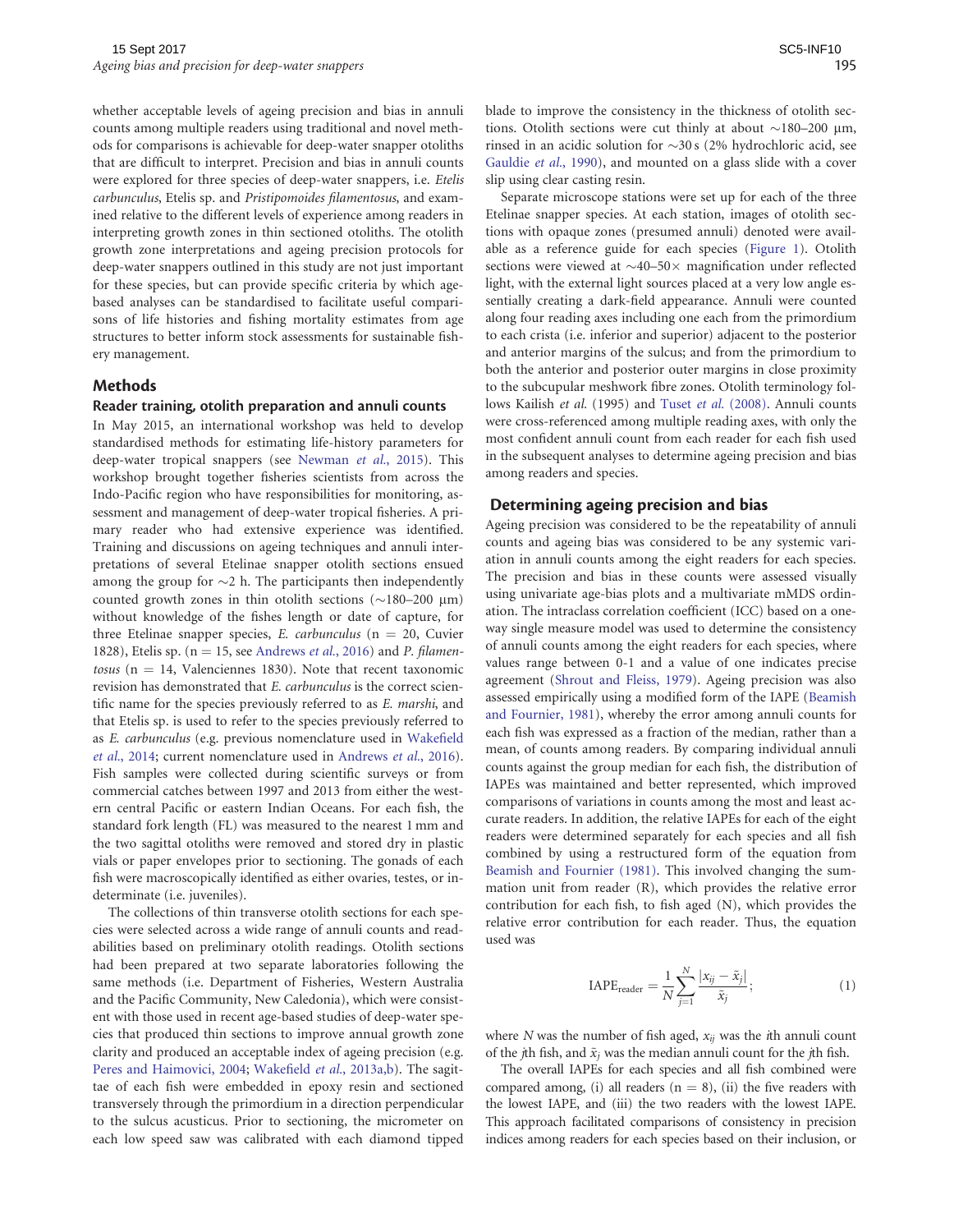<span id="page-5-0"></span>

Figure 1. Images of thin transverse sections ( $\sim$ 180-200  $\mu$ m) of a sagittal otolith of (a) E. carbunculus of 305 mm FL with 15 opaque zones (top), (b) Etelis sp. of 805 mm FL with 19 opaque zones (middle), and (c) P. filamentosus of 447 mm FL with 11 opaque zones (bottom). White circles show the location of the first five opaque zones and white bars the location of every fifth opaque zone thereafter. Scale bar 1 mm (bottom of each image).

exclusion, from higher precision groupings and thus avoided the need to assign subjective ratings for each reader's level of fish-ageing experience. Overall IAPEs were estimated using the equation,

$$
IAPE_{\text{overall}} = \frac{1}{N} \sum_{j=1}^{N} \left[ \frac{1}{R} \sum_{i=1}^{R} \frac{|x_{ij} - \tilde{x}_j|}{\tilde{x}_j} \right];
$$
 (2)

where R was the number of times each fish was aged (i.e.  $R = 8$ readers). These IAPE<sub>overall</sub> results were compared with the generally accepted reference level of < 5.5% ([Campana, 2001](#page-11-0)).

Variations in annuli counts among readers for all fish combined were also assessed using a multivariate analysis with dissimilarities based on the distances and directions of separation among data points within an mMDS ordination. These analyses were performed using the software PRIMER (version 7.0.4, [Clarke](#page-11-0) et al., 2014). A resemblance matrix based on Euclidean dissimilarity was produced from annuli counts for all fish and

used to derive the mMDS ordination. The scale of relative distance between data points within the ordination was preserved from the input resemblance matrix by fitting a linear regression (through the origin) to their relationship with the corresponding Euclidean dissimilarity among all pairwise combinations of readers ( $n = 28$ ). This linear correlation was evaluated using a Shepard diagram and stress coefficient. The performance of each reader was also determined as their average Euclidean dissimilarity with all other readers. The relationship between traditional ageing precision metrics (i.e. IAPE and CV) and Euclidean dissimilarity were determined using linear regression analysis of comparisons of annuli counts among all pairwise combinations of readers for all fish combined.

#### Variations in growth parameter estimates among readers

Variations in estimated growth parameters among readers were only assessed for Etelis sp. because (i) despite a small sample size, they exhibited a length at age relationship that conformed to asymptotic growth; and (ii) they were sampled from the same location (eastern Indian Ocean), which was not the case for the other two species (see [Supplementary Material](http://icesjms.oxfordjournals.org/lookup/suppl/doi:10.1093/icesjms/fsw162/-/DC1)). A vB growth curve was fitted to the length and annuli count data for each reader using the equation,

$$
\mathrm{FL}_{t}=L_{\infty}\left(1-e^{-k(t-t_{0})}\right);
$$
\n(3)

where  $FL_t$  = the predicted FL (mm) of fish of age t,  $L_{\infty}$  = the asymptotic FL (mm),  $k$  = the growth coefficient (year  $^{-1}$ , a constant that determines the rate at which  $FL_t$  approaches  $L_{\infty}$ ),  $t =$ annuli count (years) and  $t_0 =$  the hypothetical annuli count (years) at which fish would have zero length. Variations in vB growth parameters among readers were assessed using the aforementioned multivariate mMDS ordination. The vB growth parameters were square root transformed prior to analyses to stabilise the variance among these variables, based on the gradient of the linear relationship between the logarithms of the mean and standard deviations for each parameter. Relationships between each vB growth parameter and relative IAPE<sub>reader</sub> values were visually assessed using Draftsman pairwise scatter plots, to determine if the transformed data conformed with approximate (multivariate) normality based on roughly symmetrical distributions across their range and, if relationships existed, then they were linear (rather than curvilinear).

Considering the vB parameters are not on comparable scales, the square root transformed values were standardised prior to analysis, i.e.

$$
Z_{(x)} = \frac{x - \mu}{\sigma};
$$
\n(4)

where  $Z(x)$  is the Z-score for each vB growth parameter estimate x,  $\mu$  = mean and  $\sigma$  = SD of parameter estimates. The univariate relationship between the Z-scores for  $L_{\infty}$  and  $t_0$  was used to determine how the vB growth parameters varied between growth trajectories derived from each reader's annuli counts. In addition, a dissimilarity matrix based on Euclidean dissimilarity between readers was produced from the Z-scores for all three vB parameters and used to derive an mMDS ordination. The scale of relative distance between data points within the ordination was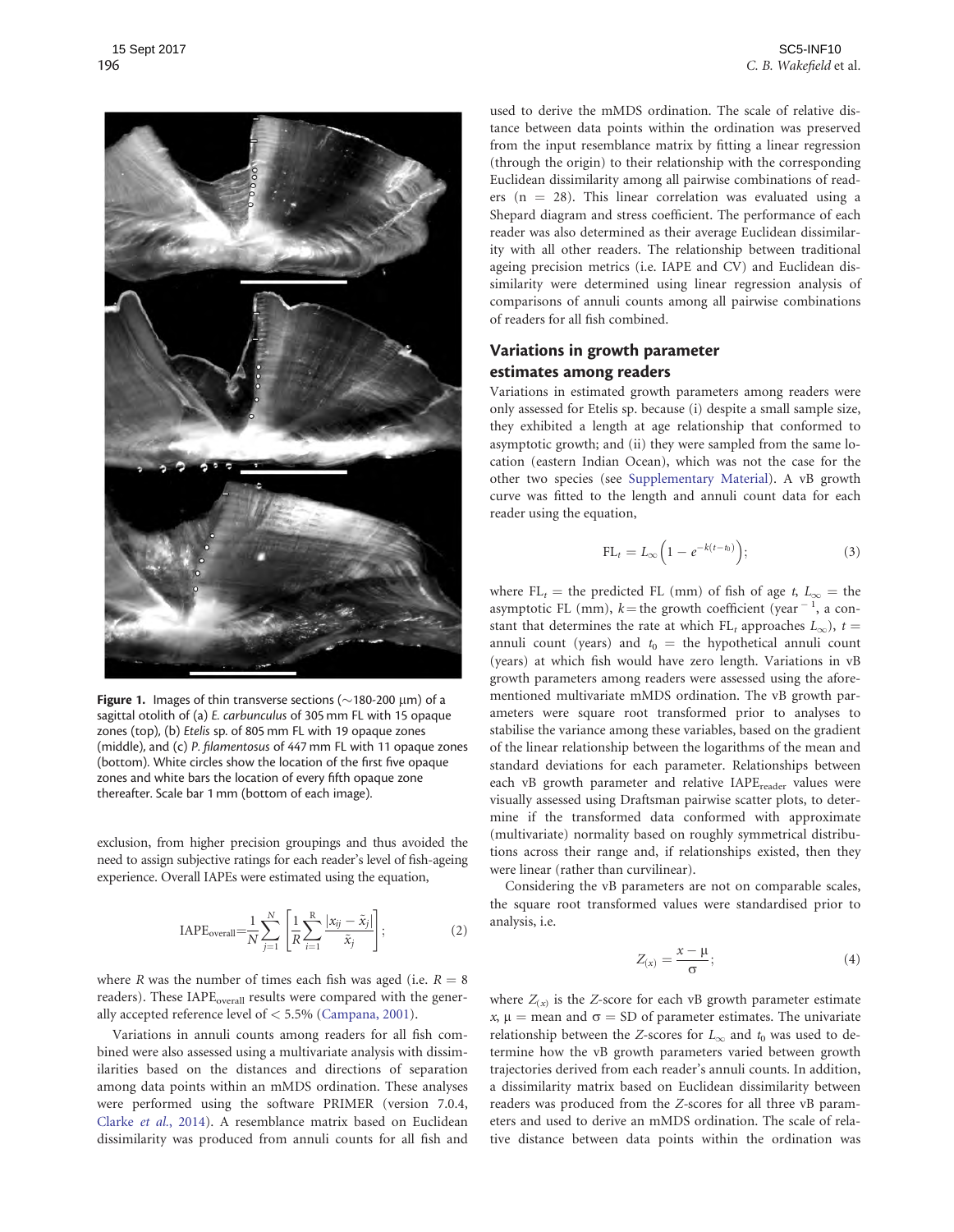

Figure 2. Age-bias plots comparing annuli counts between the primary reader and all other readers (grey circles; black squares denote mean  $\pm$  1 SD of counts from all other readers) for E. carbunculus (top), Etelis sp. (middle) and P. filamentosus (bottom). Equivalent annuli counts (dashed line) and ICCs are shown.

preserved from the input resemblance matrix by fitting a linear regression (through the origin) to their relationship with the corresponding Euclidean dissimilarity among all pairwise combinations of readers ( $n = 28$ ). This linear correlation was evaluated using a Shepard diagram and stress coefficient. Vectors were overlaid onto the mMDS based on Pearson correlation coefficients to identify the strength and direction of the relationships between each vB growth parameter and the data cloud of eight readers within the mMDS ordination. The location of each readers' data

point relative to these growth parameter vectors was used to discern the forms of variation in ageing precision and bias among readers.

#### Results

#### Annuli counts and age-bias plots

A wide range of annuli counts were represented for all three deep-water snapper species, i.e. 3–25 annuli for E. carbunculus  $(n = 20)$ , 2-27 annuli for Etelis sp.  $(n = 15)$  and 4-49 annuli for P. filamentosus ( $n = 14$ ), as estimated by the primary reader. Variations in annuli counts between the primary reader and all other readers were within two for 80% of estimates for E. carbunculus and Etelis sp. In addition, high values of ICC for E. carbunculus (ICC = 0.924, 0.869–0.964 95% CI) and Etelis sp. (ICC = 0.933, 0.874–0.973 95% CI) indicated significant concordance of annuli counts among readers ( $p < 0.001$ , Figure 2). The magnitude of variation in annuli counts also appeared uniform across the wide age range, with standard deviations in annuli counts averaging 2.1 ( $\sigma$  ranging from 0.4 to 4.1) for E. carbunculus and 1.9 ( $\sigma$  ranging from 0.5 to 5.8) for Etelis sp. (Figure 2). The individual Etelis sp. with the highest variation in annuli counts was estimated by the primary reader to have 21 annuli (20–35 annuli all readers,  $\sigma = 5.8$ , Figure 2).

In contrast to the two Etelis species, the trends among annuli counts in the age-bias plot for P. filamentosus exhibited a significant bias, with less precision among younger individuals. For example, SD in annuli counts ranged from 4.4 to 7.8 for fish with  $<$  5 annuli compared with 1.5–3.8 for those with 7–24 annuli. Nonetheless, variations in annuli counts between the primary reader and all other readers were within two for 66% of estimates and concordance among readers was significant (ICC  $= 0.835$ , 0.708–0.932 95% CI,  $p < 0.001$ ). The variation in annuli counts for the oldest and largest P. filamentosus (775 mm FL) ranged between 46 and 52 for six of the eight readers, with the other two readers counting 41 (reader 7) and 22 (reader 8) annuli. Reader 8 also counted 22 annuli for the two smallest P. filamentosus (i.e. 381 and 390 mm FL) for which the majority of other readers' counts ranged between two and six. This suggested that the ageing precision of some relatively inexperienced readers varied markedly from the majority of the group, but was speciesspecific.

#### Ageing precision indices and multivariate reader comparisons

The ageing precision for individual readers (IAPE<sub>reader</sub>) relative to the rest of the group exhibited two general trends that were either consistently precise or imprecise, or inconsistent with respect to fish genus. For example, readers 1 and 2 consistently exhibited some of the lowest ageing error indices among readers for all species; conversely readers 7 and 8 consistently had some of the highest ageing error indices ([Figure 3\)](#page-7-0). Reader 3 had relatively lower ageing error for P. filamentosus than for the two Etelis species; conversely reader 6 exhibited relatively lower ageing error for the two Etelis species than for P. filamentosus ([Figure 3\)](#page-7-0). Variations in ageing bias and precision relative to genus was not surprising as growth zone interpretations in otolith sections were very similar for the two Etelis species, but varied markedly for P. filamentosus (see [Figure 1\)](#page-5-0), which corresponded with the trends in concordance and standard deviation in annuli counts observed in the age-bias plots. For P. filamentosus otolith sections, there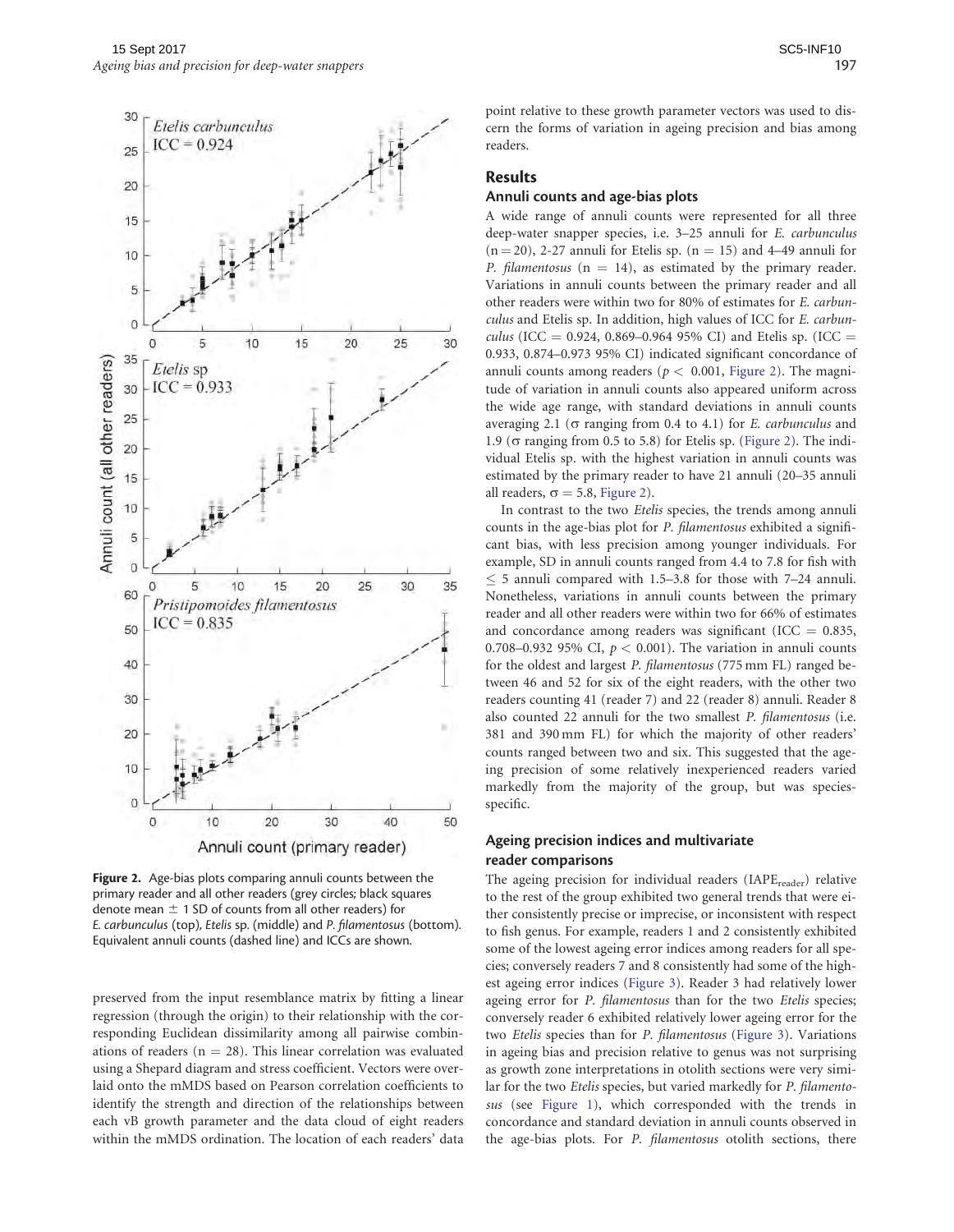<span id="page-7-0"></span>

Figure 3. Relative IAPE (IAPE<sub>reader</sub>) among eight readers (primary reader 1, white bars, and seven other readers, grey bars) for E. carbunculus, Etelis sp., P. filamentosus and all fish combined (reader numbers correspond with subsequent figures).



Figure 4. Overall IAPE (IAPE<sub>overall</sub>) for all readers (dark grey bars), top five readers (light grey bars) and top two readers (white bars) for E. carbunculus, Etelis sp., P. filamentosus and all fish combined. Dashed line denotes the reference level for generally accepted IAPE values of  $\leq$  5.5% [\(Campana, 2001\)](#page-11-0).

appeared to be a greater separation in ageing precision between inexperienced readers (i.e. readers 6–8) relative to more experienced readers (readers 1–5, Figure 3).

The overall ageing error among readers for each species and all fish combined declined precipitously from values derived for all readers (IAPE<sub>overall</sub> = 12.4–27.8), to those for the five most precise readers (IAPE<sub>overall</sub> = 7.3–9.2), to those for the two most precise readers (IAPE<sub>overall</sub> = 1.7-3.3, Figure 4). The three readers excluded from the five most precise were consistently readers 7 and 8 for each species and all fish combined, with reader 5 excluded for the two Etelis species and reader 6 excluded for P. filamentosus and all fish combined. In addition, readers 1 and 2 were always included as the two most precise readers, with their IAPE<sub>overall</sub> values consistently lower than the generally acceptable level of 5.5% (Figure 4).

The relationship between traditional ageing precision metrics (IAPE and CV) and Euclidean dissimilarity for pairwise comparisons among all readers was strongly correlated ( $r^2 = 0.82$ , [Figure](#page-8-0) [5\)](#page-8-0). In addition, the sequential rank in ageing performance among readers for all fish combined was very similar between these univariate (IAPE<sub>reader</sub>, Figure 3) and multivariate metrics (average Euclidean dissimilarity, [Figure 6a](#page-8-0)), with only readers 4 and 5 switching order between methods. The use of Euclidean dissimilarity among readers facilitated a multi-dimensional assessment of variations in ageing within an mMDS ordination based on their relative distances and directions among data points, with Euclidean dissimilarity well preserved within the ordination (stress  $= 0.15$ , [Figure 6b and c\)](#page-8-0). Readers with the lowest ageing precision indices (i.e. readers 1 and 2) also had the smallest distance between data points and were distributed centrally within the data cloud of readers in this ordination [\(Figure 6c\)](#page-8-0). Although the relative distances between data points for readers 5 and 6 were at similar distances from readers 1 and 2, they were located at opposing directions and thus their variations in annuli counts were not consistent. The trends exhibited in this ordination also concur with the univariate analysis, with reader 3 being the closest in ageing precision to readers 1 and 2, and readers 7 and 8 being markedly dissimilar to all other readers based on their relative distance and direction ([Figure 6c](#page-8-0)).

#### Evaluating forms of ageing precision from growth parameter estimates

The data points within the Draftsman pairwise scatter plots between a readers' ageing precision index (IAPE<sub>reader</sub>) and each vB growth parameter were roughly symmetrically distributed, and the only conspicuous relationship was a strong linear correlation between vB parameters  $L_{\infty}$  and k ( $k = -0.004L_{\infty} + 3.188$ ,  $r^2 =$ 0.95, see [Supplementary Materials](http://icesjms.oxfordjournals.org/lookup/suppl/doi:10.1093/icesjms/fsw162/-/DC1)). Thus, the data used in the multivariate analysis was assumed to conform to approximate (multivariate) normality and the square root transformation was deemed suitable for stabilising the variance among variables. Visual assessment of the variations in growth trajectories among readers appeared subtle, particularly in older ages where the curves reach an asymptote ([Figure 7a](#page-9-0)). However, the univariate relationship between standardised (i.e. Z-scores)  $L_{\infty}$  and  $t_0$  parameters demonstrated that the two readers with the lowest ageing error indices (readers 1 and 2) also exhibited the least variation in these two subsequent growth parameter estimates and these readers were distributed centrally within the data cloud of eight readers ([Fig. 7b](#page-9-0)). This trend in the distribution of data points was very similar to that derived for multivariate mMDS of growth parameters among readers, with readers 1 and 2 again distributed centrally within the data cloud ([Figure 7d\)](#page-9-0). However, the mMDS incorporated vectors depicting the form of variation for all three growth parameters relative to the distribution of data points, while preserving almost exact Euclidean dissimilarity between points within the ordination (stress  $= 0.01$ , [Figure 7c](#page-9-0)). The relative distribution of data points within the mMDS relative to the strength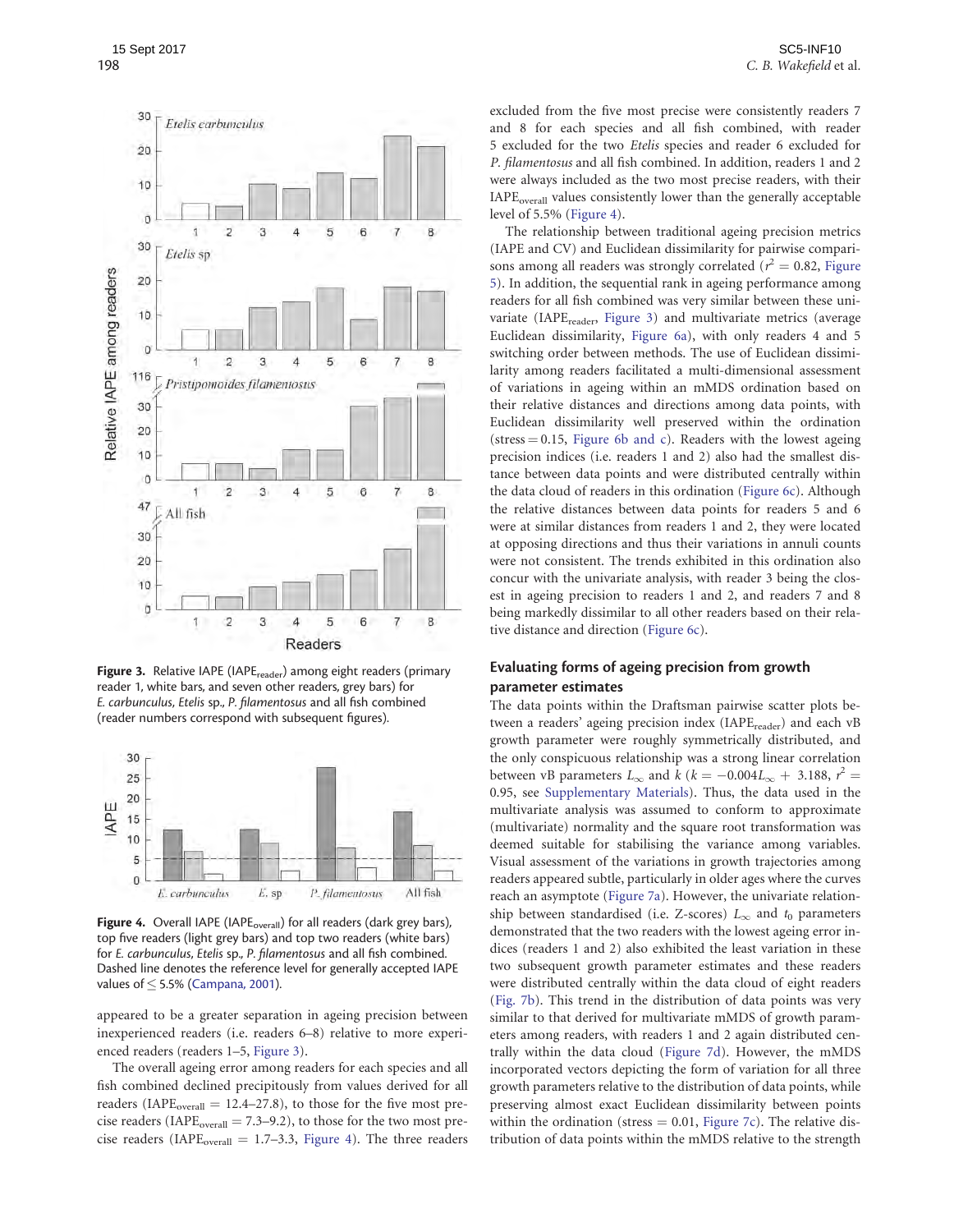<span id="page-8-0"></span>

Figure 5. Relationships between traditional ageing precision metrics (a) IAPE and (b) CV and Euclidean dissimilarity for annuli counts of all fish among pairwise comparisons of the eight readers ( $n = 28$ , a,  $IAPE = (0.2972*Euc. dist.) + 2.6773, r^2 = 0.82; b, CV = (0.4191*Euc.$ dist.)  $+$  3.6251,  $r^2 = 0.82$ ).

and direction of growth parameter vectors demonstrated that readers 1, 2, 3, 5 and 6 were strongly influenced by the correlated estimates of  $L_{\infty}$  and k, with their estimates of  $t_0$  being relatively consistent. In contrast, readers 4, 7 and 8 had higher estimates of  $t_0$  than the other readers, with readers 4 and 8 also having higher estimates of k and reader 7 a higher estimate of  $L_{\infty}$  ([Figure 7d\)](#page-9-0).

#### **Discussion**

Despite deep-water snapper otolith sections being considered notoriously difficult to age [\(Ralston and Miyamoto, 1983](#page-11-0); [Pilling](#page-11-0) et al.[, 2000](#page-11-0); [Newman and Dunk, 2003](#page-11-0); [Andrews](#page-10-0) et al., 2012), traditionally accepted levels of ageing precision among readers were achieved (i.e. IAPE < 5.5%, [Campana, 2001\)](#page-11-0) using nascent methods in otolith preparation (particularly thinner sections  $\sim$ 180–200  $\mu$ m) and interpretation. These acceptable levels of ageing precision occurred consistently between only two of the eight readers, who had the most experience in deriving annuli counts from thinner otolith sections of these species using reflected light. Nonetheless, based on very limited training ( ${\sim}4\,\text{h}$ , see [Newman](#page-11-0) et al.[, 2015](#page-11-0)), age readers from across the Indo-Pacific with relatively less experience in interpreting thin otolith sections achieved significant concordance in annuli counts (ICC =  $0.835-0.933$ ,  $P < 0.001$ ); their counts were within two of the primary reader



Figure 6. (a) Average Euclidean dissimilarity in variations for opaque zone counts among readers (primary reader 1, white bar) for all fish combined, derived from thin transverse otolith sections. (b) Shepard Diagram showing the relationship between the Euclidean dissimilarities among pairwise comparisons of all eight readers relative to those distances in the metric multi-dimensional scaling (mMDS) ordination (line represents equivalent distances,  $n = 28$ , stress  $= 0.15$ ). (c) mMDS ordination derived from the Euclidean dissimilarities among annuli counts for all fish combined for the eight readers (\*denotes primary reader, stress  $= 0.15$ ).

for 80% of estimates for the two Etelis species and 66% for P. filamentosus; and they achieved ageing precision indices close to acceptable levels ( $IAPE_{overall} = 7.3-9.2$  for the top five most precise readers). Importantly, the otolith sections used in this study were more than half as thin as previous evaluations of ageing precision that used "thin" sections (i.e. 500  $\mu$ m, [Stransky](#page-11-0) et al., 2005), but consistent with other studies of deep-water teleosts [\(Peres and](#page-11-0) [Haimovici, 2004;](#page-11-0) [Wakefield](#page-11-0) et al., 2010, [2013b, 2015](#page-11-0)).

Based on the level of concordance in annuli counts and ageing precision indices among readers, the growth zones in these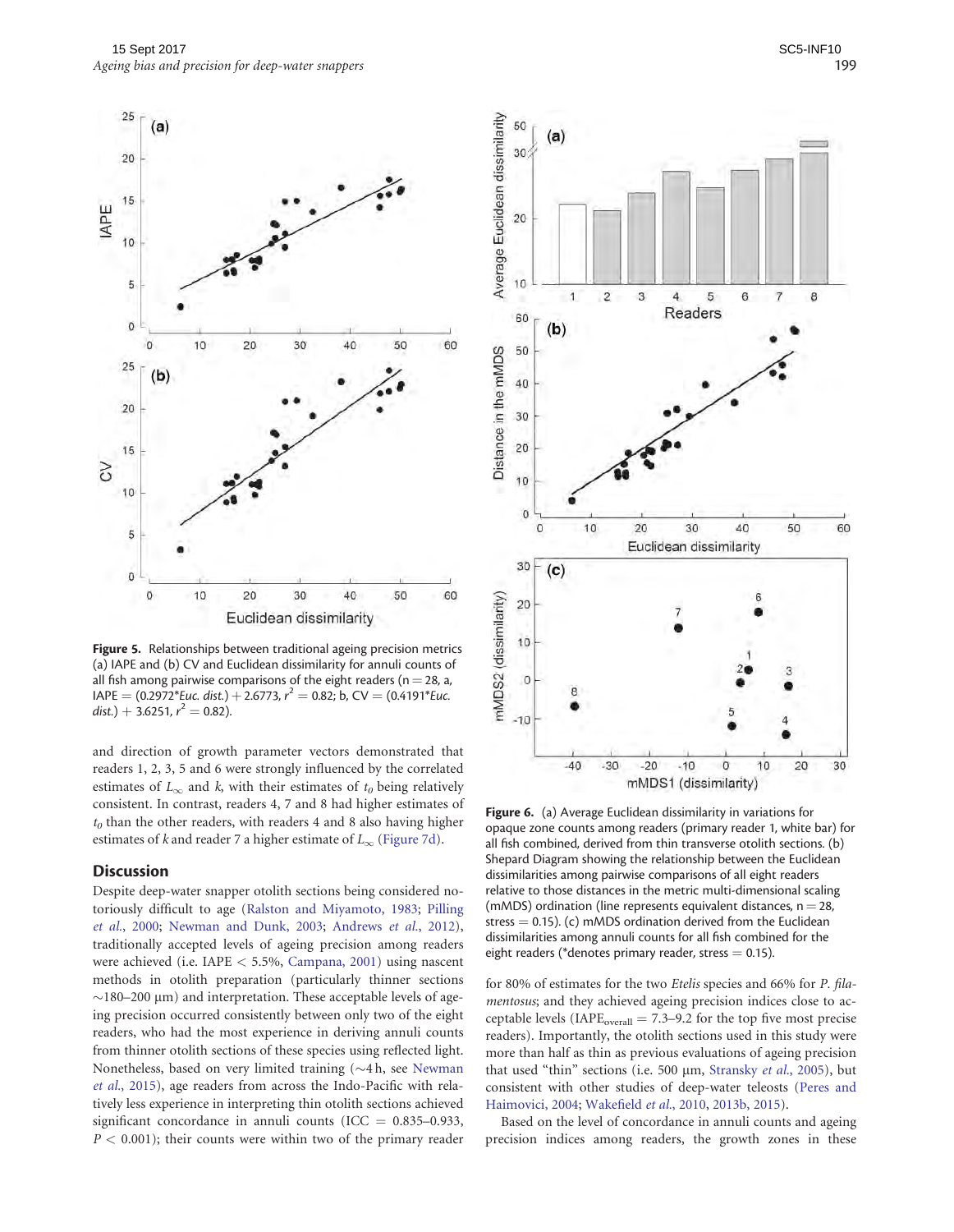<span id="page-9-0"></span>

Figure 7. (a) Relationship between FL and annuli counts from thin transverse sections for female (black circles), male (white triangles), and juvenile (grey squares) Etelis sp. otoliths ( $n = 15$ ) by the primary reader, with vB growth curves fitted to annuli counts for the primary reader (black line), and the other seven readers (grey lines). (b) Univariate relationship between Z-scores for  $L_{\infty}$  and  $t_0$  parameters of the vB growth equation for each reader (numbered, \* denotes primary reader). (c) Shepard Diagram showing the relationship between the pairwise Euclidean dissimilarities among combinations of eight readers Z-scores for vB parameters relative to those distances in the mMDS ordination (line represents equivalent distances,  $n = 28$ , stress = 0.01). (d) mMDS ordination (stress = 0.01) of Z-scores for the vB parameters for each reader, with vectors showing the strength and direction of the variations for each vB parameter among readers (lines).

thinner otolith sections were easier to interpret for the two Etelis species than for P. filamentosus. The greatest variations in counts among readers were recorded for the younger P. filamentosus with  $\leq$   $\sim$ 5 annuli, which corresponds with the pre-maturational period for this species ([Ralston and Miyamoto, 1983](#page-11-0); [Mees,](#page-11-0) [1993\)](#page-11-0). This ageing bias for younger P. filamentosus arises from the appearance of their early growth zones being much broader and more diffuse (i.e. greater potential for counting false annuli), with the contrast between these wide opaque and thin translucent zones being less conspicuous. When greater numbers of annuli were present, the first  ${\sim}5$  zones appeared easier to interpret based on (i) the relative incremental widths typically reducing with increasing age; and (ii) the delineation between opaque and translucent zones being more conspicuous in the recently formed zones (i.e.  $> 5$  annuli), which in turn improved the relative perspective for younger growth zonation (see [Figure 1c](#page-5-0)). This interpretation was supported by the markedly lower variation in annuli counts between readers for older P. filamentosus. As a result, the ageing precision for some readers varied markedly with respect to genus, suggesting age estimates of P. filamentosus, and potentially similar congeners, may require readers to possess a higher level of ageing experience. This also highlights the need for the calibration of growth zone interpretations prior to commencing an ageing project to ensure consistency between reads. This is generally achieved and measured through the periodic rereading of a reference collection of otolith sections and should be incorporated into ageing protocols (see [Campana](#page-11-0) et al., 1995).

This study used a novel application of multivariate analysis based on Euclidean dissimilarity to compare annuli counts among all eight readers. The Euclidean dissimilarity measure was strongly correlated with traditional ageing precision metrics (i.e. IAPE and CV), which meant trends in ageing precision among readers were consistent, and that acceptable levels of dissimilarity could be established similar to those of  $\leq 5.5\%$  for IAPE and/or  $\leq$  7.6 for CV ([Campana, 2001;](#page-11-0) [Matta and Kimura, 2012\)](#page-11-0). The primary advantage in using the mMDS ordination to compare annuli estimates among readers is that it provides both the relative distance and direction of variations relative to the proximity of data points within the two-dimensional ordination plot, in comparison to only a one-dimensional distance measure for IAPE and CV metrics. For example, readers 5 and 6 had similar IAPE and Euclidean dissimilarity measures for annuli counts from all fish, but the mMDS ordination indicated that the variation in their counts was in opposing directions from the primary reader. Further diagnosis of variations among readers could be performed by overlaying vectors in the mMDS for fish with annuli counts that differed significantly based on a correlation coefficient (e.g. Pearsons). Multivariate mMDS can also provide an effective comparison for displaying lower numbers of reads and/ or readers than that performed in this study (i.e.  $n > 2$ ). The use of multivariate analysis complemented the standard ageing precision protocol for deep-water Etelinae snappers, and could easily be incorporated into age-based studies of fish species more generally.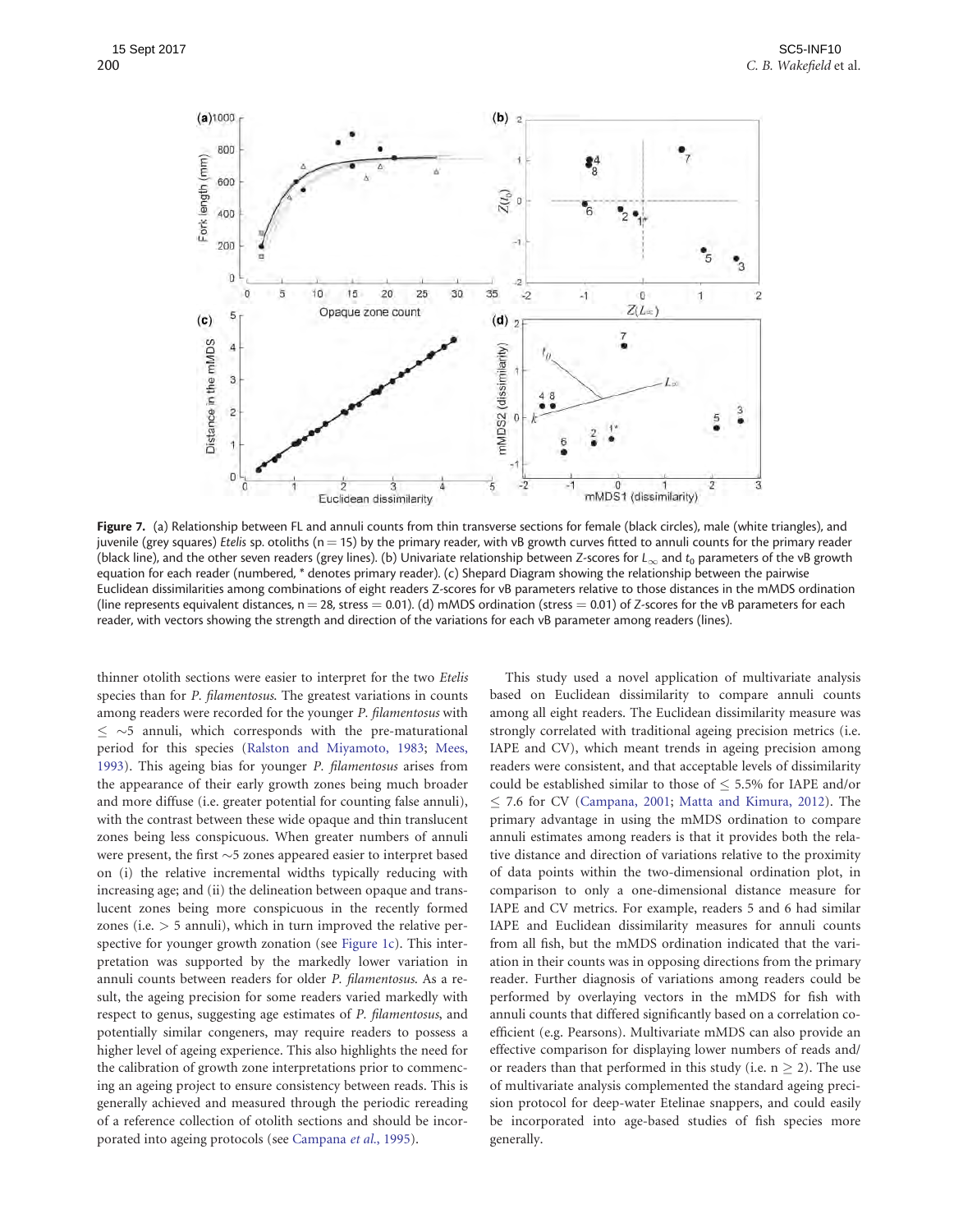<span id="page-10-0"></span>The novel application of a multivariate mMDS ordination of vB growth parameter estimates provided a useful assessment for diagnosing the forms of variations in annuli counts among the eight readers. The position of each reader's data point relative to the direction and strength of each growth parameter vector within the mMDS ordination could be used to discern bias. For example, if estimates of  $t_0$  varied significantly among readers (based on Pearson correlation), then the vector for this parameter could identify those readers with higher  $t_0$  values, associated with overestimates of age for younger fish. In contrast, if estimates of the correlated parameters  $L_{\infty}$  and k varied among readers, but  $t_0$ was consistent, then the bias would have been greater for mid to older aged fish. The two readers with the most precise ageing indices (i.e. readers 1 and 2) also exhibited the lowest level of variation in growth parameters among the eight readers as determined by their closest proximity to each other (lowest Euclidean dissimilarity), close proximity to the junction of the vB parameter vectors, and their central distribution within the data cloud. Thus, not surprisingly, ageing precision had direct implications for growth estimates, and would likely extend to other age-based life history attributes that utilise the same age data (e.g. mortality, selectivity, age-at-maturity, recruitment).

The annuli counts derived using nascent methods in otolith preparation and interpretation from this study provide comparable estimates of longevity to those derived from radiochemical dating of deep-water snapper otoliths (e.g. Andrews et al., 2011, 2012). The annuli counts for the oldest P. filamentosus for the six readers with the most precise ageing indices ranged from 46 to 52 years, which is slightly older than previous longevity estimates for this species based on radiochemical dating (ca 46 years, Andrews et al., 2012). Recent improvements in the preparation and optical resolution (e.g. microscopy and image enhancement) of thin otolith sections have resulted in greater accuracy and precision in interpreting annual growth zones ([Campana, 2001](#page-11-0); [Choat](#page-11-0) et al., [2009;](#page-11-0) [Campana](#page-11-0) et al., 2016). Studies that establish ageing protocols from sectioned otoliths for a group of species can facilitate age estimates from annuli counts using the same interpretations for the same species in different locations or, potentially, congeneric species. The dissemination of these ageing protocols provides an opportunity to increase the capacity for fishery assessments by partitioning the already limited resources toward the collection of sufficient and representative age-based data [\(Choat](#page-11-0) et al., 2009). This would increase fish ageing capabilities for deep-water teleost fisheries that are inherently lower valued and resourced (i.e. less productive) and occur in many less-developed countries (e.g. Pacific Island countries), which would inevitably result in more cost-effective monitoring and assessment programs that better inform sustainable management. As such, the necessity for age validation should be considered on a species and location basis, with caution exercised if age-based studies opt to follow already established ageing protocols by placing a larger emphasis on (i) quality control during otolith preparation to ensure growth zone clarity is maximised in transverse sections, and (ii) adhering to stringent interrogation of ageing bias and precision among annuli counts.

There are other potentially useful methods for diagnosing ageing bias and precision that have not been included in this study due to data limitations (e.g. low sample sizes). These include, among others, (i) consistencies in strong and weak year class frequencies between periodic age-structures (e.g. [Casselman and](#page-11-0) [Gunn, 1992\)](#page-11-0); (ii) tests of symmetry [\(McBride, 2015\)](#page-11-0); and (iii) empirical relationships among age-based life history invariants

[\(Charnov, 1993](#page-11-0); [Jensen, 1996\)](#page-11-0). Here, we provide a protocol that incorporates traditional and novel methods of estimating and examining ageing bias and precision that can be applied to all fish species, including those that are relatively data-poor and long lived. This study indicates that deep-water snappers can be aged precisely, when appropriate otolith preparation methods are applied. It also identified some genera and/or species of Etelinae that may require a greater level of fish-ageing experience, and emphasises the need to calibrate readings prior to ageing by using an otolith reference collection ([Newman](#page-11-0) et al., 2015). The ageing protocols established in this study provide methods that can contribute toward (i) accounting for bias and precision within agebased stock assessments, and (ii) standardised comparisons of life history characteristics across a species range.

#### Acknowledgements

This study was undertaken as part of a Deep-water Snapper and Grouper Life History Workshop that was graciously hosted by the Life History Program, Fisheries Research and Monitoring Division, Pacific Island Fisheries Science Center, NOAA Fisheries, Honolulu, Hawaii, USA. Logistical support for this workshop was provided by the Pacific Islands Fisheries Science Center (NOAA Fisheries, Hawaii, USA), the Oceanic Fisheries Programme and Coastal Fisheries Programme (Pacific Community, New Caledonia), the Department of Fisheries (Government of Western Australia), Curtin University (Western Australia), the Ministry of Agriculture and Food, Forests and Fisheries (Kingdom of Tonga), the New Zealand Ministry of Foreign Affairs and Trade Partnerships Fund Project PF 2-349 (National Institute of Water and Atmospheric Research, New Zealand) and the Vanuatu Fisheries Department, Ministry of Agriculture, Livestock, Forestry, Fisheries and Biosecurity (Vanuatu). We would like to thank reviewers from the Department of Fisheries (Government of Western Australia) and the Pacific Islands Fisheries Science Center (NOAA Fisheries, Hawaii, USA) for their constructive comments on an earlier version of this manuscript.

#### Supplementary data

[Supplementary material](http://icesjms.oxfordjournals.org/lookup/suppl/doi:10.1093/icesjms/fsw162/-/DC1) is available at the ICESJMS online version of the manuscript.

#### References

- Andrews, A. H., DeMartini, E. E., Brodziak, J., Nichols, R. S., and Humphreys, R. L. 2012. A long-lived life history for a tropical, deepwater snapper (Pristipomoides filamentosus): bomb radiocarbon and lead–radium dating as extensions of daily increment analyses in otoliths. Canadian Journal of Fisheries and Aquatic Sciences, 69: 1850–1869.
- Andrews, A. H., Kalish, J. M., Newman, S. J., and Johnston, J. M. 2011. Bomb radiocarbon dating of three important reef-fish species using Indo-Pacific  $\Delta^{14}$ C chronologies. Marine and Freshwater Research, 62: 1259–1269.
- Andrews, K. R., Williams, A. J., Fernandez-Silva, I., Newman, S. J., Copus, J. M., Wakefield, C. B., and Randall, J. E. 2016. Phylogeny of deepwater snappers (Genus Etelis) reveals a cryptic species pair in the Indo-Pacific and Pleistocene invasion of the Atlantic. Molecular Phylogenetics and Evolution, 100: 361–371.
- Beamish, R. J., and Fournier, D. A. 1981. A method for comparing the precision of a set of age determinations. Canadian Journal of Fisheries and Aquatic Sciences, 38: 982–983.
- Beamish, R. J., and McFarlane, G. A. 1987. Current trends in age determination methodology. In Age and Growth of Fish, pp. 15–42.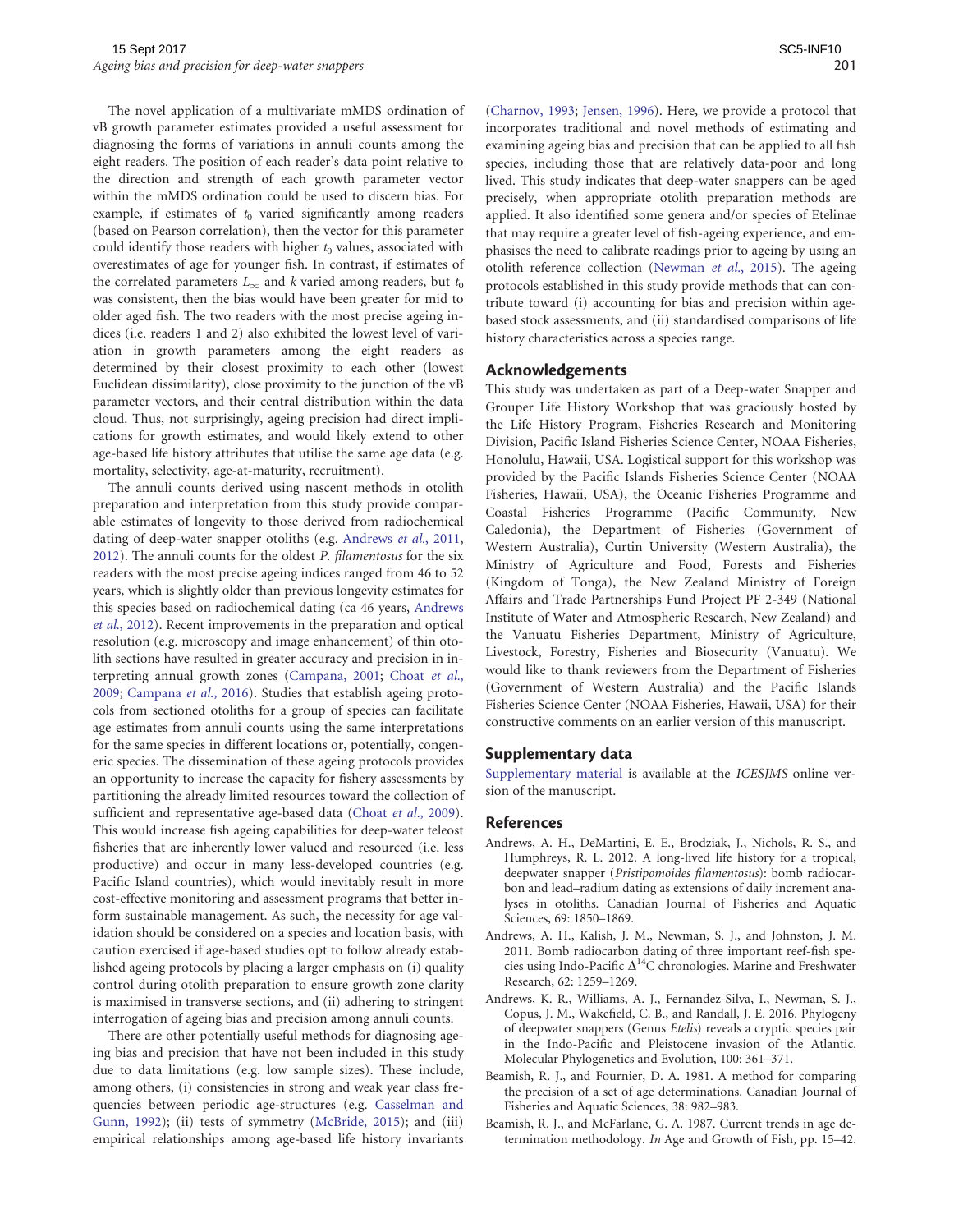<span id="page-11-0"></span>Ed. by R. C. Summerfelt, and G. E. Hall. Iowa State University Press, Iowa, USA.

- Bowker, A. H. 1948. A test for symmetry in contingency tables. Journal of the American Statistical Association, 43: 572–574.
- Campana, S. E. 2001. Accuracy, precision and quality control in age determination, including a review of the use and abuse of age validation methods. Journal of Fish Biology, 59: 197–242.
- Campana, S. E. 2005. Otolith science entering the 21st century. Marine and Freshwater Research, 56: 485–495.
- Campana, S. E., Annand, M. C., and McMillan, J. I. 1995. Graphical and statistical methods for determining the consistency of age determinations. Transactions of the American Fisheries Society, 124: 131–138.
- Campana, S. E., Valentin, A. E., MacLellan, S. E., and Groot, J. B. 2016. Image-enhanced burnt otoliths, bomb radiocarbon and the growth dynamics of redfish (Sebastes mentella and S. fasciatus) off the eastern coast of Canada. Marine and Freshwater Research, 67: 925–936.
- Casselman, J. M., and Gunn, J. M. 1992. Dynamics in year-class strength, growth, and calcified-structure size of native lake trout (Salvelinus namaycush) exposed to moderate acidification and whole-lake neutralization. Canadian Journal of Fisheries and Aquatic Sciences, 49: 102–113.
- Chang, W. Y. B. 1982. A statistical method for evaluating the reproducibility of age determination. Canadian Journal of Fisheries and Aquatic Sciences, 39: 1208–1210.
- Charnov, E. L. 1993. Life histroy invariants. Some Explorations of Symmetry in Evolutionary Ecology, Oxford University Press, New York, USA.
- Choat, J. H., Kritzer, J. P., and Ackerman, J. L. 2009. Ageing in coral reef fishes: do we need to validate the periodicity of increment formation for every species of fish for which we collect age-based demographic data? In Tropical Fish Otoliths: Information for Assessment, Management and Ecology, pp. 23–54. Ed. by B. S. Green, B. D. Mapstone, G. Carlos, and G. A. Begg. Springer, Netherlands.
- Clarke, K. R., Gorley, R. N., Somerfield, P. J., and Warwick, R. M. 2014. Change in Marine Communities: An Approach to Statistical Analysis and Interpretation, 3rd edn. PRIMER-E, Plymouth, UK.
- Evans, G. T., and Hoenig, J. M. 1998. Testing and viewing symmetry in contingency tables, with application to readers of fish ages. Biometrics, 54: 620–629.
- Gauldie, R. W., Davies, N. M., Coote, G., and Vickridge, I. 1990. The relationship between organic material and check rings in fish otoliths. Comparative Biochemistry and Physiology, 97A: 461–474.
- Jensen, A. L. 1996. Beverton and Holt life history invariants result from optimal trade-off of reproduction and survival. Canadian Journal of Fisheries and Aquatic Sciences, 53: 820–822.
- Kalish, J. M., Beamish, R. J., Brothers, E. B., Casselman, J. M., Francis, R. I. C. C., Mosegaard, H., Panfili, J., et al. 1995. Glossary for otolith studies. In Recent Developments in Fish Otolith Research, pp. 723–729. Ed. by D. H. Secor, J. M. Dean, and S. E. Campana. University of South Carolina Press, Columbia, SC.
- Koslow, J. A., Boehlert, G. W., Gordon, J. D. M., Haedrich, R. L., Lorance, P., and Parin, N. 2000. Continental slope and deep-sea fisheries: implications for a fragile ecosystem. ICES Journal of Marine Science, 57: 548–557.
- Maceina, M. J., Boxrucker, J., Buckmeier, D. L., Gangl, R. S., Lucchesi, D. O., Isermann, D. A., Jackson, J. R., et al. 2007. Current status and review of freshwater fish aging procedures used by state and provincial fisheries agencies with recommendations for future directions. Fisheries, 32: 329–340.
- Matta, M. E., and Kimura, D. K. 2012. Age determination manual of the Alaska Fisheries Science Center Age and Growth Program. NOAA Professional Papers NMFS 13, US Department of Commerce, National Marine Fisheries Service, Scientific Publications Office. p. 97.
- McBride, R. S. 2015. Diagnosis of paired age agreement: a simulation of accuracy and precision effects. ICES Journal of Marine Science, 72: 2149–2167.
- McNemar, Q. 1947. Note on the sampling error of the difference between correlated proportions or percentages. Psychometrika, 12: 153–157.
- Mees, C. C. 1993. Population biology and stock assessment of Pristipomoides filamentosus on the Mahe Plateau, Seychelles. Journal of Fish Biology, 43: 695–708.
- Newman, S. J., and Dunk, I. J. 2003. Age validation, growth, mortality and additional population parameters of the goldband snapper (Pristipomoides multidens) off the Kimberley coast of northwestern Australia. Fishery Bulletin, 101: 116–128.
- Newman, S. J., Wakefield, C. B., Williams, A. J., O'Malley, J. M., Nicol, S. J., DeMartini, E. E., Halafihi, T., et al. 2015. International workshop on methodological evolution to improve estimates of lige history parameters and fisheries management of data-poor deep-water snappers and groupers. Marine Policy, 60: 182–185.
- Newman, S. J., Williams, A. J., Wakefield, C. B., Nicol, S. J., Taylor, B. M., and O'Malley, J. M. 2016. Review of the life history characteristics, ecology and fisheries for deep-water tropical demersal fish in the Indo-Pacific region. Reviews in Fish Biology and Fisheries, 26: 537–562.
- Peres, M. B., and Haimovici, M. 2004. Age and growth of southwestern Atlantic wreckfish Polyprion americanus. Fisheries Research, 66: 157–169.
- Pilling, G. M., Millner, R. S., Easey, M. W., Mees, C. C., Rathacharen, S., and Azemia, R. 2000. Validation of annual growth increments in the otoliths of the lethrinid Lethrinus mahsena and the lutjanid Aprion virescens from sites in the tropical Indian Ocean, with notes on the nature of growth increments in Pristipomoides filamentosus. Fishery Bulletin, 98: 600–611.
- Punt, A. E., Smith, D. C., KrusicGolub, K., and Robertson, S. 2008. Quantifying age-reading error for use in fisheries stock assessments, with application to species in Australia's southern and eastern scalefish and shark fishery. Canadian Journal of Fisheries and Aquatic Sciences, 65: 1991–2005.
- Ralston, S., and Miyamoto, G. T. 1983. Analyzing the width of daily otolith incremenst to age the Hawaiian snapper, Pristipomoides filamentosus. Fishery Bulletin, 81: 523–535.
- Secor, D. H., Dean, J. M., and Campana, S. E. 1995. Recent Developments in Fish Otolith Research, University of South Carolina Press, Columbia.
- Shrout, P. E., and Fleiss, J. L. 1979. Intraclass correlations: uses in assessing rater reliability. Psychological Bulletin, 86: 420–428.
- Stransky, C., Gudmundsdóttir, S., Sigurdsson, T., Lemvig, S., Nedreaas, K., and Saborido-Rey, F. 2005. Age determination and growth of Atlantic redfish (Sebastes marinus and S. mentella): bias and precision of age readers and otolith preparation methods. ICES Journal of Marine Science, 62: 655–670.
- Tuset, V. M., Lombarte, A., and Assis, C. A. 2008. Otolith atlas for the western Mediterranean, north and central eastern Atlantic. Scienta Marina, 72SI: 7–198.
- Wakefield, C. B., Newman, S. J., and Boddington, D. K. 2013a. Exceptional longevity, slow growth and late maturation infer high inherent vulnerability to exploitation for bass groper Polyprion americanus (Teleostei: Polyprionidae). Aquatic Biology, 18: 161–174.
- Wakefield, C. B., Newman, S. J., Marriott, R. J., Boddington, D. K., and Fairclough, D. V. 2013b. Contrasting life history characteristics of the eightbar grouper Hyporthodus octofasciatus (Pisces: Epinephelidae) over a large latitudinal range reveals spawning omission at higher latitudes. ICES Journal of Marine Science, 70: 485–497.
- Wakefield, C. B., Newman, S. J., and Molony, B. W. 2010. Age-based demography and reproduction of hapuku, Polyprion oxygeneios,